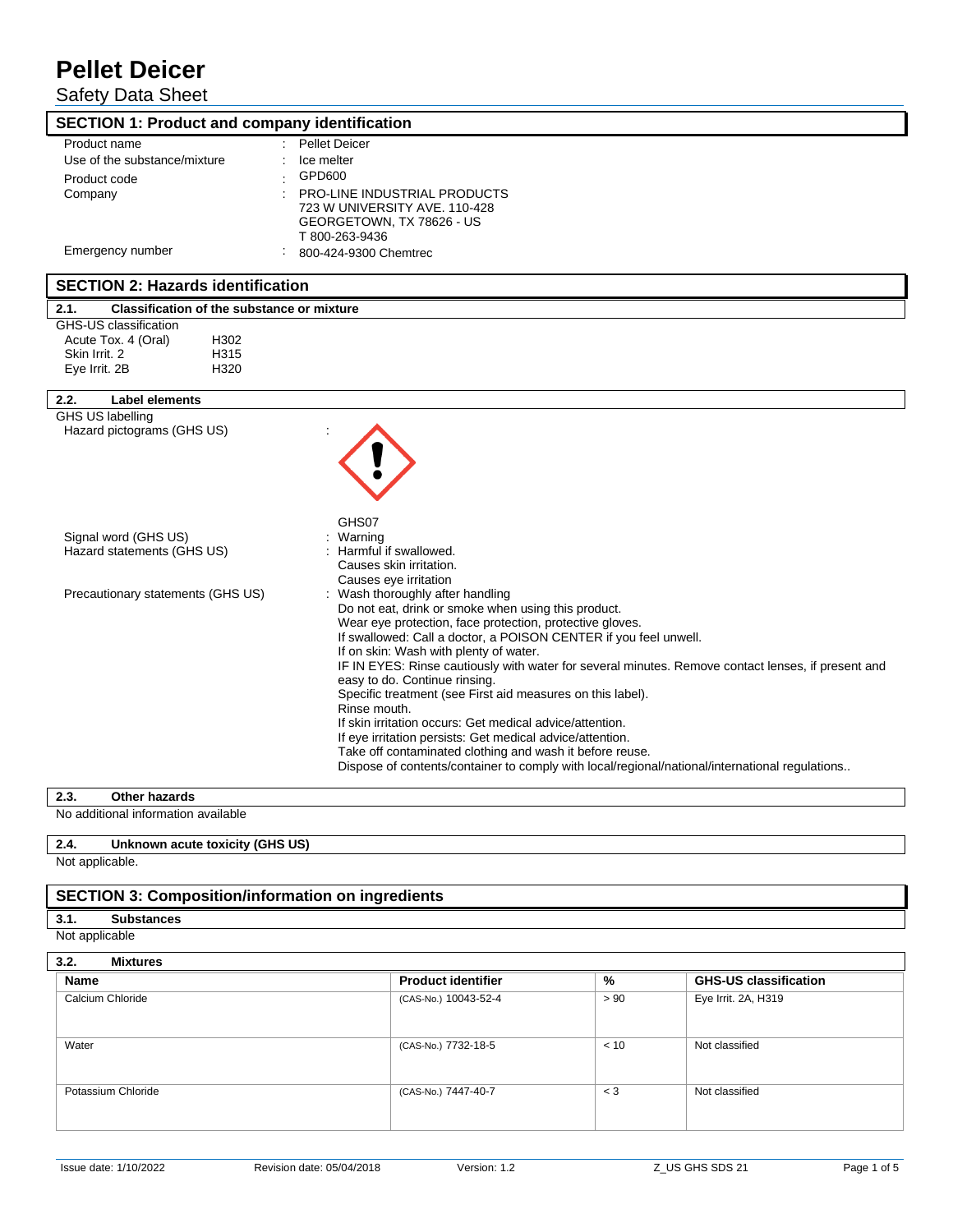## Safety Data Sheet

| Chloride<br>Sodium v<br>. | 7647-14-5<br>AS-No.<br>$\sim$ | . . | $\cdots$<br>ı.<br>classified<br>. |
|---------------------------|-------------------------------|-----|-----------------------------------|
|                           |                               |     |                                   |

All hazardous chemicals, as determined by 29 CFR 1910.1200 have been listed. A specific chemical identity and/or percentage of composition has been withheld as a trade secret. Any concentration shown as a range is to protect confidentiality or is due to batch variation.

| <b>SECTION 4: First aid measures</b>                                |                                                                                                                                                                        |  |  |  |
|---------------------------------------------------------------------|------------------------------------------------------------------------------------------------------------------------------------------------------------------------|--|--|--|
| Description of first aid measures<br>4.1.                           |                                                                                                                                                                        |  |  |  |
| First-aid measures general                                          | : If you feel unwell, seek medical advice (show the label where possible).                                                                                             |  |  |  |
| First-aid measures after inhalation                                 | : Remove person to fresh air and keep comfortable for breathing. Call a poison center or a doctor if you<br>feel unwell.                                               |  |  |  |
| First-aid measures after skin contact                               | : Rinse skin with water/shower.                                                                                                                                        |  |  |  |
| First-aid measures after eye contact                                | Rinse immediately with plenty of water for 15 minutes. Remove contact lenses, if present and easy to<br>do. Continue rinsing. Immediately call a POISON CENTER/doctor. |  |  |  |
| First-aid measures after ingestion                                  | : Victim is fully conscious: immediately induce vomiting. Immediately call a POISON CENTER/doctor.                                                                     |  |  |  |
| 4.2.<br>Most important symptoms and effects, both acute and delayed |                                                                                                                                                                        |  |  |  |
| Symptoms/effects                                                    | : Harmful if swallowed. Causes eye irritation. Causes skin irritation.                                                                                                 |  |  |  |
| Symptoms/effects after skin contact                                 | : Causes skin irritation.                                                                                                                                              |  |  |  |
| Symptoms/effects after eye contact                                  | : Causes eye irritation.                                                                                                                                               |  |  |  |
| Symptoms/effects after ingestion                                    | : Harmful if swallowed.                                                                                                                                                |  |  |  |

### **4.3. Indication of any immediate medical attention and special treatment needed**

Treat symptomatically. If burn is present, treat as any thermal burn, after decontamination. No specific antidote. Supportive care. Treatment based on judgment of the physician in response to reaction of the patient.

| <b>SECTION 5: Firefighting measures</b>                                                   |                                                                     |                                                                                                                                   |                                                                                                                                                                                                                                                                                                                                                                                                                                                                                                                                                                                                                                                                                                                                                                                                                                                                                                                                        |             |  |  |  |  |
|-------------------------------------------------------------------------------------------|---------------------------------------------------------------------|-----------------------------------------------------------------------------------------------------------------------------------|----------------------------------------------------------------------------------------------------------------------------------------------------------------------------------------------------------------------------------------------------------------------------------------------------------------------------------------------------------------------------------------------------------------------------------------------------------------------------------------------------------------------------------------------------------------------------------------------------------------------------------------------------------------------------------------------------------------------------------------------------------------------------------------------------------------------------------------------------------------------------------------------------------------------------------------|-------------|--|--|--|--|
| 5.1.<br><b>Extinguishing media</b>                                                        |                                                                     |                                                                                                                                   |                                                                                                                                                                                                                                                                                                                                                                                                                                                                                                                                                                                                                                                                                                                                                                                                                                                                                                                                        |             |  |  |  |  |
| Suitable extinguishing media                                                              |                                                                     | : Adapt extinguishing media to the environment.                                                                                   |                                                                                                                                                                                                                                                                                                                                                                                                                                                                                                                                                                                                                                                                                                                                                                                                                                                                                                                                        |             |  |  |  |  |
| 5.2.                                                                                      | Special hazards arising from the substance or mixture               |                                                                                                                                   |                                                                                                                                                                                                                                                                                                                                                                                                                                                                                                                                                                                                                                                                                                                                                                                                                                                                                                                                        |             |  |  |  |  |
| Fire hazard<br>Reactivity                                                                 |                                                                     |                                                                                                                                   | : Not flammable. Heat and acid contamination will produce irritating and toxic fumes. May decompose,<br>generating irritating chlorine gas. Heat is generated when mixed with water or aqueous acids.<br>Spattering and boiling can occur. Avoid contact with: bromide trifluoride, 2-furan percarboxylic acid<br>because calcium chloride is incompatible with those substances. Contact with zinc forms flammable<br>hydrogen gas, which can be explosive. Catalyzes exothermic polymerization of methyl vinyl ether.<br>Attacks metals in the presence of moisture, and may release flammable hydrogen gas. Reaction of<br>bromide impurity with oxidizing materials may generate trace levels of impurities such as bromates.<br>Contact with metallic substances may release flammable hydrogen gas. Thermal decomposition may<br>produce chlorine, sodium oxide, oxygen, oxides of chlorine, sodium chlorate, and hydrogen. HCl. |             |  |  |  |  |
| 5.3.<br><b>Advice for firefighters</b>                                                    |                                                                     |                                                                                                                                   |                                                                                                                                                                                                                                                                                                                                                                                                                                                                                                                                                                                                                                                                                                                                                                                                                                                                                                                                        |             |  |  |  |  |
| Firefighting instructions<br>Protection during firefighting                               |                                                                     | Exercise caution when fighting any chemical fire.                                                                                 | Do not enter fire area without proper protective equipment, including respiratory protection.                                                                                                                                                                                                                                                                                                                                                                                                                                                                                                                                                                                                                                                                                                                                                                                                                                          |             |  |  |  |  |
| <b>SECTION 6: Accidental release measures</b>                                             |                                                                     |                                                                                                                                   |                                                                                                                                                                                                                                                                                                                                                                                                                                                                                                                                                                                                                                                                                                                                                                                                                                                                                                                                        |             |  |  |  |  |
| 6.1.                                                                                      | Personal precautions, protective equipment and emergency procedures |                                                                                                                                   |                                                                                                                                                                                                                                                                                                                                                                                                                                                                                                                                                                                                                                                                                                                                                                                                                                                                                                                                        |             |  |  |  |  |
| General measures                                                                          |                                                                     | : Isolate from fire, if possible, without unnecessary risk.                                                                       |                                                                                                                                                                                                                                                                                                                                                                                                                                                                                                                                                                                                                                                                                                                                                                                                                                                                                                                                        |             |  |  |  |  |
| 6.1.1. For non-emergency personnel<br>Protective equipment<br><b>Emergency procedures</b> |                                                                     | : Gloves. Safety glasses. Protective clothing.<br>: Avoid contact with eyes. Wash contaminated clothes.                           |                                                                                                                                                                                                                                                                                                                                                                                                                                                                                                                                                                                                                                                                                                                                                                                                                                                                                                                                        |             |  |  |  |  |
| 6.1.2. For emergency responders<br>Protective equipment                                   |                                                                     |                                                                                                                                   |                                                                                                                                                                                                                                                                                                                                                                                                                                                                                                                                                                                                                                                                                                                                                                                                                                                                                                                                        |             |  |  |  |  |
| <b>Emergency procedures</b>                                                               |                                                                     | Do not attempt to take action without suitable protective equipment.<br>Stop leak if safe to do so. Stop release. Ventilate area. |                                                                                                                                                                                                                                                                                                                                                                                                                                                                                                                                                                                                                                                                                                                                                                                                                                                                                                                                        |             |  |  |  |  |
| 6.2.<br><b>Environmental precautions</b>                                                  |                                                                     |                                                                                                                                   |                                                                                                                                                                                                                                                                                                                                                                                                                                                                                                                                                                                                                                                                                                                                                                                                                                                                                                                                        |             |  |  |  |  |
| Avoid release to the environment.                                                         |                                                                     |                                                                                                                                   |                                                                                                                                                                                                                                                                                                                                                                                                                                                                                                                                                                                                                                                                                                                                                                                                                                                                                                                                        |             |  |  |  |  |
| 6.3.                                                                                      | Methods and material for containment and cleaning up                |                                                                                                                                   |                                                                                                                                                                                                                                                                                                                                                                                                                                                                                                                                                                                                                                                                                                                                                                                                                                                                                                                                        |             |  |  |  |  |
| For containment<br>Methods for cleaning up                                                | : Collect spillage.<br>legislation.                                 |                                                                                                                                   | Clean contaminated surfaces with an excess of water. On land, sweep or shovel into suitable<br>containers. This material and its container must be disposed of in a safe way, and as per local                                                                                                                                                                                                                                                                                                                                                                                                                                                                                                                                                                                                                                                                                                                                         |             |  |  |  |  |
| 6.4.<br><b>Reference to other sections</b>                                                |                                                                     |                                                                                                                                   |                                                                                                                                                                                                                                                                                                                                                                                                                                                                                                                                                                                                                                                                                                                                                                                                                                                                                                                                        |             |  |  |  |  |
| Issue date: 1/10/2022                                                                     | Revision date: 05/04/2018                                           | Version: 1.2                                                                                                                      | Z US GHS SDS 21                                                                                                                                                                                                                                                                                                                                                                                                                                                                                                                                                                                                                                                                                                                                                                                                                                                                                                                        | Page 2 of 5 |  |  |  |  |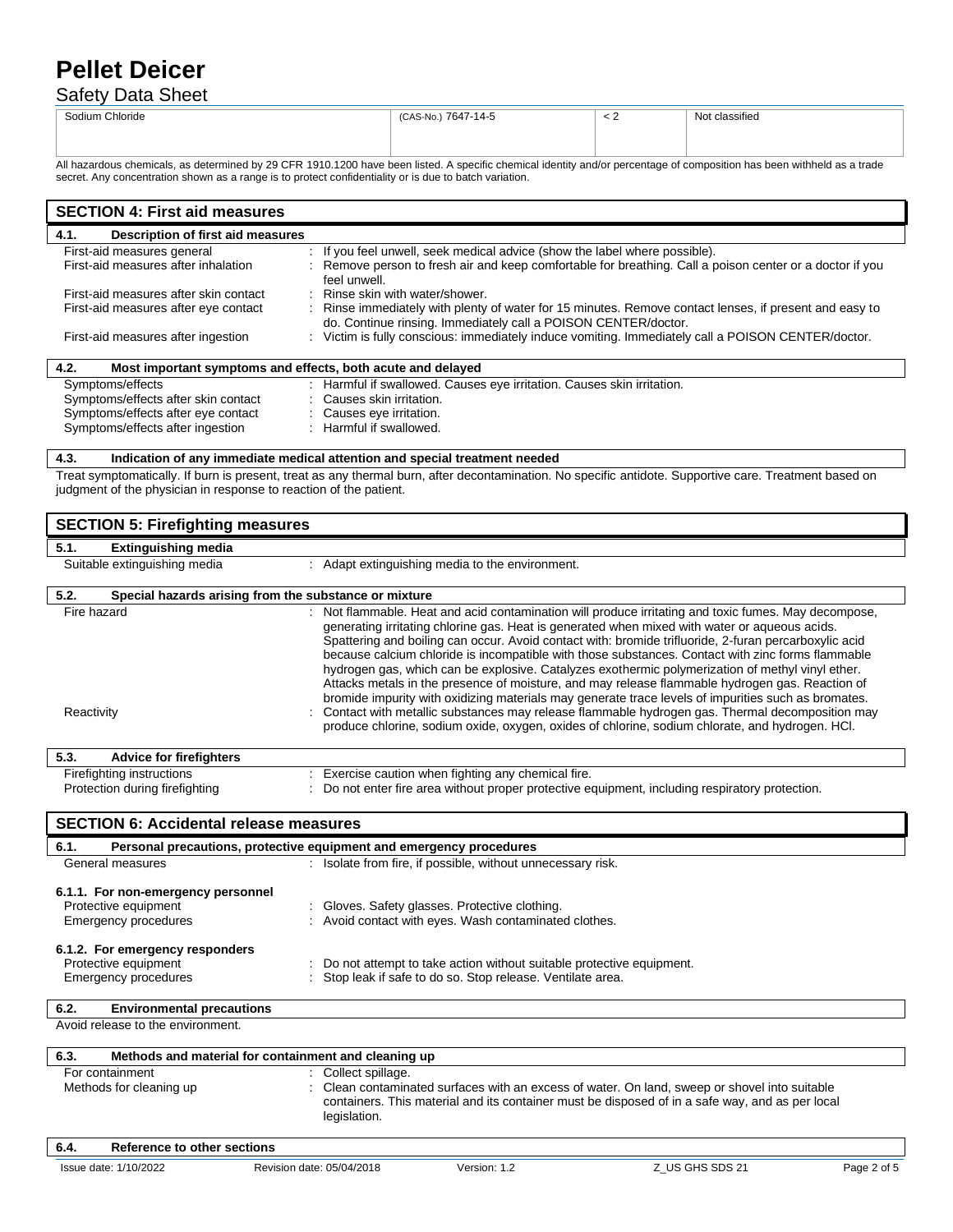## Safety Data Sheet

No additional information available

| <b>SECTION 7: Handling and storage</b>                                                                                            |                                                                                                                                                                                                                                                                                                                           |  |  |  |  |  |  |
|-----------------------------------------------------------------------------------------------------------------------------------|---------------------------------------------------------------------------------------------------------------------------------------------------------------------------------------------------------------------------------------------------------------------------------------------------------------------------|--|--|--|--|--|--|
| 7.1.<br>Precautions for safe handling                                                                                             |                                                                                                                                                                                                                                                                                                                           |  |  |  |  |  |  |
| Additional hazards when processed<br>Precautions for safe handling<br>Hygiene measures                                            | Always use cool water (temperature less than 80F, 27C) when dissolving calcium chloride. Heat<br>developed by solution is very high during dissolving and mixing.<br>Avoid contact with eyes.<br>Wash hands and other exposed areas with mild soap and water before eating, drinking or smoking and<br>when leaving work. |  |  |  |  |  |  |
| 7.2.<br>Conditions for safe storage, including any incompatibilities                                                              |                                                                                                                                                                                                                                                                                                                           |  |  |  |  |  |  |
| <b>Technical measures</b><br>Storage conditions<br>Storage area<br>Special rules on packaging                                     | : Comply with applicable regulations.<br>Keep container tightly closed.<br>Meet the legal requirements.<br>Keep only in original container.                                                                                                                                                                               |  |  |  |  |  |  |
| <b>SECTION 8: Exposure controls/personal protection</b>                                                                           |                                                                                                                                                                                                                                                                                                                           |  |  |  |  |  |  |
| 8.1.<br><b>Control parameters</b>                                                                                                 |                                                                                                                                                                                                                                                                                                                           |  |  |  |  |  |  |
| <b>Calcium Chloride (10043-52-4)</b>                                                                                              |                                                                                                                                                                                                                                                                                                                           |  |  |  |  |  |  |
| Not applicable                                                                                                                    |                                                                                                                                                                                                                                                                                                                           |  |  |  |  |  |  |
| Sodium Chloride (7647-14-5)                                                                                                       |                                                                                                                                                                                                                                                                                                                           |  |  |  |  |  |  |
| Not applicable                                                                                                                    |                                                                                                                                                                                                                                                                                                                           |  |  |  |  |  |  |
|                                                                                                                                   |                                                                                                                                                                                                                                                                                                                           |  |  |  |  |  |  |
| Potassium Chloride (7447-40-7)                                                                                                    |                                                                                                                                                                                                                                                                                                                           |  |  |  |  |  |  |
|                                                                                                                                   | Not applicable                                                                                                                                                                                                                                                                                                            |  |  |  |  |  |  |
| Water (7732-18-5)                                                                                                                 |                                                                                                                                                                                                                                                                                                                           |  |  |  |  |  |  |
| Not applicable                                                                                                                    |                                                                                                                                                                                                                                                                                                                           |  |  |  |  |  |  |
|                                                                                                                                   |                                                                                                                                                                                                                                                                                                                           |  |  |  |  |  |  |
| 8.2.<br><b>Exposure controls</b>                                                                                                  |                                                                                                                                                                                                                                                                                                                           |  |  |  |  |  |  |
| Appropriate engineering controls<br>Personal protective equipment                                                                 | Ensure good ventilation of the work station.<br>Gloves. Safety glasses. Protective clothing. Use appropriate personal protective equipment when risk<br>assessment indicates this is necessary.                                                                                                                           |  |  |  |  |  |  |
| <b>SECTION 9: Physical and chemical properties</b>                                                                                |                                                                                                                                                                                                                                                                                                                           |  |  |  |  |  |  |
| Information on basic physical and chemical properties<br>9.1.                                                                     |                                                                                                                                                                                                                                                                                                                           |  |  |  |  |  |  |
| Physical state<br>Appearance<br>Odour<br>Odour threshold<br>pH<br>Melting point<br>Freezing point<br>Boiling point<br>Flash point | : Solid<br>: White solid<br>No odor<br>No data available<br>No data available<br>No data available<br>No data available<br>No data available<br>No data available                                                                                                                                                         |  |  |  |  |  |  |
| Relative evaporation rate (butvlacetate=1)                                                                                        | No data available                                                                                                                                                                                                                                                                                                         |  |  |  |  |  |  |

Flammability (solid, gas)

Relative vapour density at 20 °C<br>Density

Relative evaporation rate (butylacetate=1) : No data available<br>Flammability (solid, gas) : No data available

Explosive limits in the set of the set of the set of the set of the set of the set of the set of the set of the set of the set of the set of the set of the set of the set of the set of the set of the set of the set of the Explosive properties : No data available<br>
Oxidising properties : No data available<br>  $\therefore$  No data available Oxidising properties **in the Community Community** Control of No data available Vapour pressure in the same state of the state of the No data available Relative density<br>
Relative vapour density at 20 °C<br>
: No data available<br>
No data available

Partition coefficient n-octanol/water (Log Pow) : No data available<br>Partition coefficient n-octanol/water (Log Kow) : No data available Partition coefficient n-octanol/water (Log Kow) : No data available<br>Auto-ignition temperature : No data available Auto-ignition temperature : No data available<br>
Decomposition temperature : No data available

Density : 2.2 g/ml<br>Solubility : 2.2 g/ml<br>Solubility : 2.0 g/ml

Decomposition temperature :  $\blacksquare$ 

Soluble in water.<br>No data available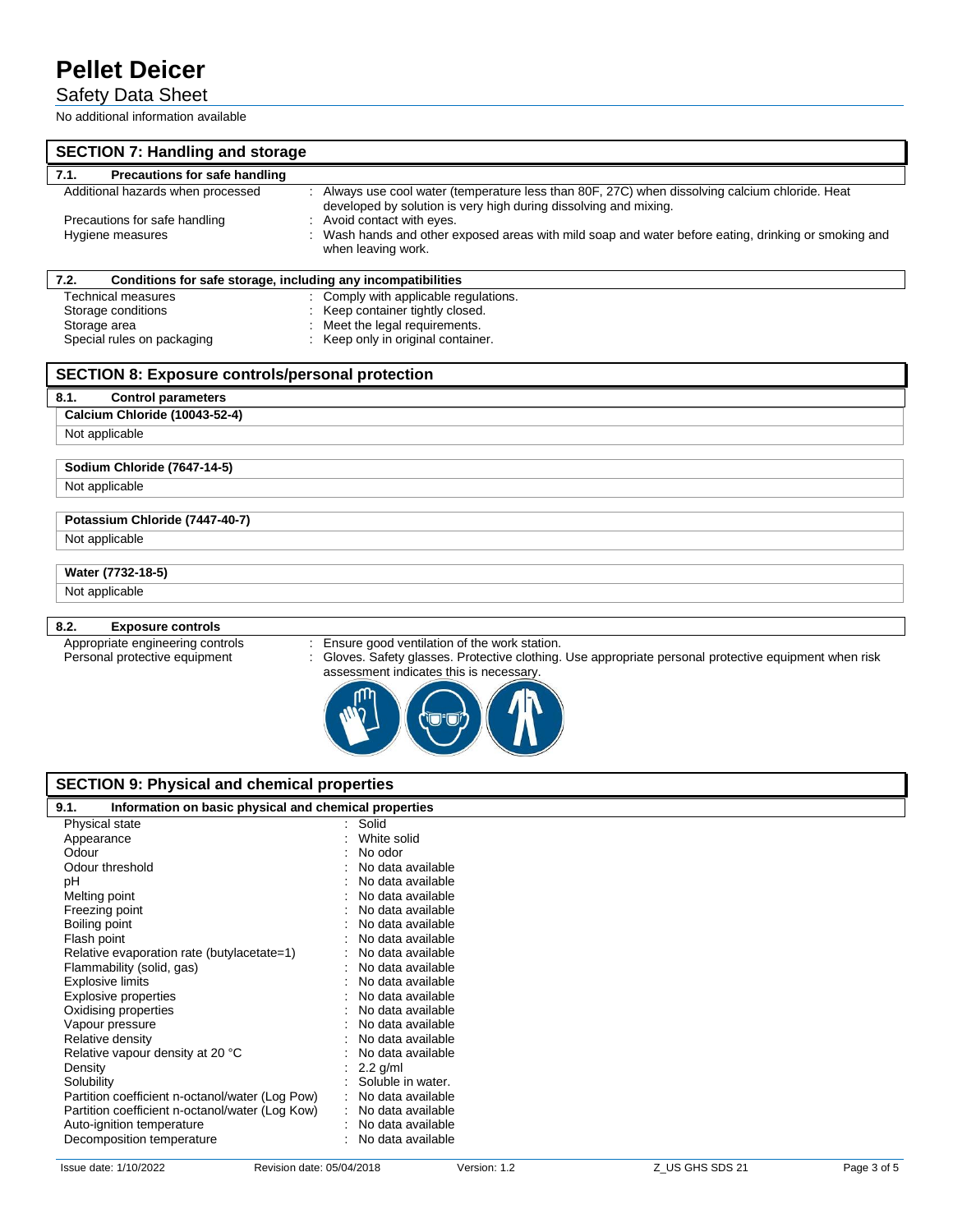## Safety Data Sheet

Viscosity, kinematic intervals of the state of the Second Viscosity, dynamic intervals of the Viscosity, dynamic intervals of the Viscosity, dynamic intervals of the Viscosity, dynamic intervals of the Viscosity, dynamic i Viscosity, dynamic intervals and the state available state and the state available state and the state available

Viscosity<br>
Viscosity, kinematic<br>
Viscosity, kinematic<br>
Viscosity, kinematic<br>
Viscosity, kinematic<br>
Viscosity, kinematic<br>
Viscosity, kinematic<br>
Viscosity, kinematic<br>
Viscosity, kinematic<br>
Viscosity, kinematic<br>
Viscosity, ki

## **SECTION 10: Stability and reactivity**

#### **10.1. Reactivity**

Contact with metallic substances may release flammable hydrogen gas. Thermal decomposition may produce chlorine, sodium oxide, oxygen, oxides of chlorine, sodium chlorate, and hydrogen. HCl.

#### **10.2. Chemical stability**

Hygroscopic.

#### **10.3. Possibility of hazardous reactions**

No additional information available

### **10.4. Conditions to avoid**

#### No additional information available

## **10.5. Incompatible materials**

#### May be corrosive to metals.

# **10.6. Hazardous decomposition products**

Under normal conditions of storage and use, hazardous decomposition products should not be produced.

## **SECTION 11: Toxicological information**

| 11.1.<br>Information on toxicological effects              |                                                       |
|------------------------------------------------------------|-------------------------------------------------------|
| Acute toxicity                                             | : Not classified                                      |
| Skin corrosion/irritation<br>Serious eye damage/irritation | : Causes skin irritation.<br>: Causes eye irritation. |
| Respiratory or skin sensitisation                          | : Not classified                                      |
| Germ cell mutagenicity                                     | : Not classified                                      |
| Carcinogenicity                                            | : Not classified                                      |
| Reproductive toxicity                                      | : Not classified                                      |
| STOT-single exposure                                       | : Not classified                                      |
| STOT-repeated exposure                                     | : Not classified                                      |
| Aspiration hazard                                          | : Not classified                                      |
| Symptoms/effects after skin contact                        | Causes skin irritation.                               |
| Symptoms/effects after eye contact                         | Causes eye irritation.                                |
| Symptoms/effects after ingestion                           | : Harmful if swallowed.                               |
| Likohr routen of ovnooure                                  | Claim and over contact                                |

| Likely routes of exposure                  | : Skin and eyes contact                                                           |  |  |
|--------------------------------------------|-----------------------------------------------------------------------------------|--|--|
|                                            | <b>SECTION 12: Ecological information</b>                                         |  |  |
| <b>Toxicity</b><br>12.1.                   |                                                                                   |  |  |
| No additional information available        |                                                                                   |  |  |
| 12.2.                                      | Persistence and degradability                                                     |  |  |
| No additional information available        |                                                                                   |  |  |
| 12.3.                                      | <b>Bioaccumulative potential</b>                                                  |  |  |
|                                            | No additional information available                                               |  |  |
| <b>SECTION 13: Disposal considerations</b> |                                                                                   |  |  |
| 13.1.                                      | Waste treatment methods                                                           |  |  |
| Waste treatment methods                    | Dispose of contents/container to comply with local/regional/national regulations. |  |  |
|                                            | <b>SECTION 14: Transport information</b>                                          |  |  |
|                                            | <b>Department of Transportation (DOT)</b>                                         |  |  |
| In accordance with DOT:                    | Not regulated for transport                                                       |  |  |

**Additional information**